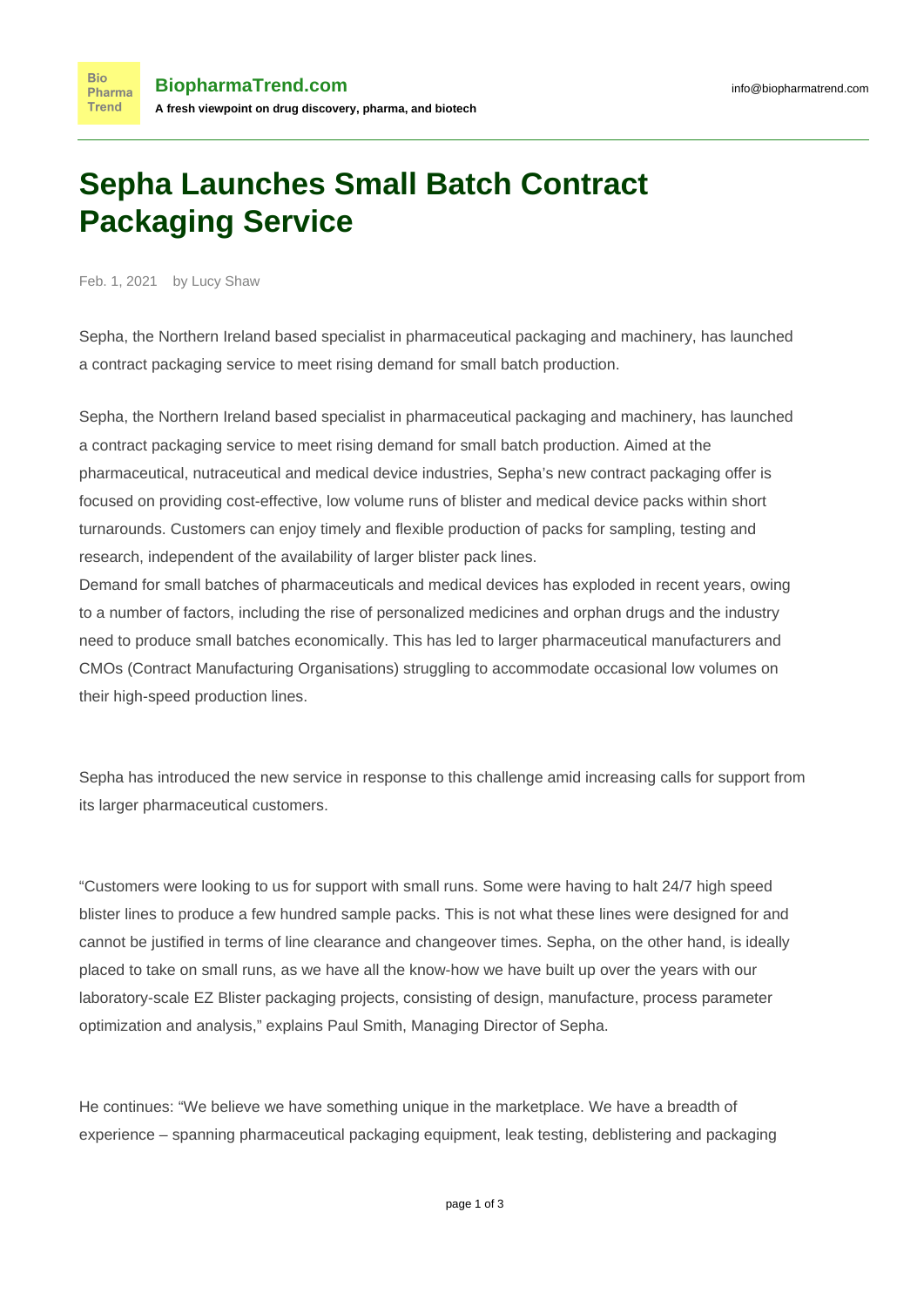**Bio** Pharma **Trend** 

design – that is unrivalled in the small volume contract packaging space. In the last 40 years we have partnered hundreds of pharmaceutical companies across the globe and have brought to market over a thousand different blister designs. This new service brings all these strands of our experience together in an exciting offer that will support our customers' product quality, time to market and pack integrity ambitions."

Sepha's contract packaging arm will operate from a new packaging facility in Belfast. Housing a range of dedicated blister packaging equipment, it will be able to accommodate the gamut of small-batch packaging projects, from cold-form and thermoform blisters to MAP packs, trays for medical devices, and temperature and humidity controlled packaging.

Sepha will also draw on over 30 years of design experience to offer a holistic blister packaging development service, complete with QA and non-destructive leak testing. Encompassing material selection, tooling design and 3D prototyping, the full-service offering will be particularly attractive to manufacturers looking to test or compare different materials and designs on a pilot scale.

The new contract packaging service is geared towards companies looking to outsource anything from 100 up to 10,000 packs per week, either as one-off runs or longer-term contracts. These might be packs for use in stability studies, multiple formats for patient compliance testing or marketing samples, for example. Multi-national pharmaceutical manufacturers wanting to focus on drug development and outsource the packaging of solid dose tablets, capsules and medical devices will be the main beneficiaries. Sepha is also keen to work with larger CMOs, for whom small or ad-hoc contracts are not always viable.

"We see ourselves working in partnership rather than in competition with large CMOs. We will nurture customers during the low volume, early life cycle stage, then, when a few hundred or thousand blisters becomes a few million, we will work closely with their chosen CMO to ensure a smooth transition into large scale production," explains Smith.

Whilst the UK & Ireland and Western Europe will be Sepha's primary target market, the service will be accessible to manufacturers and CMOs across the globe, thanks to strategic partnerships with specialist providers of temperature-controlled logistics with full track & trace.